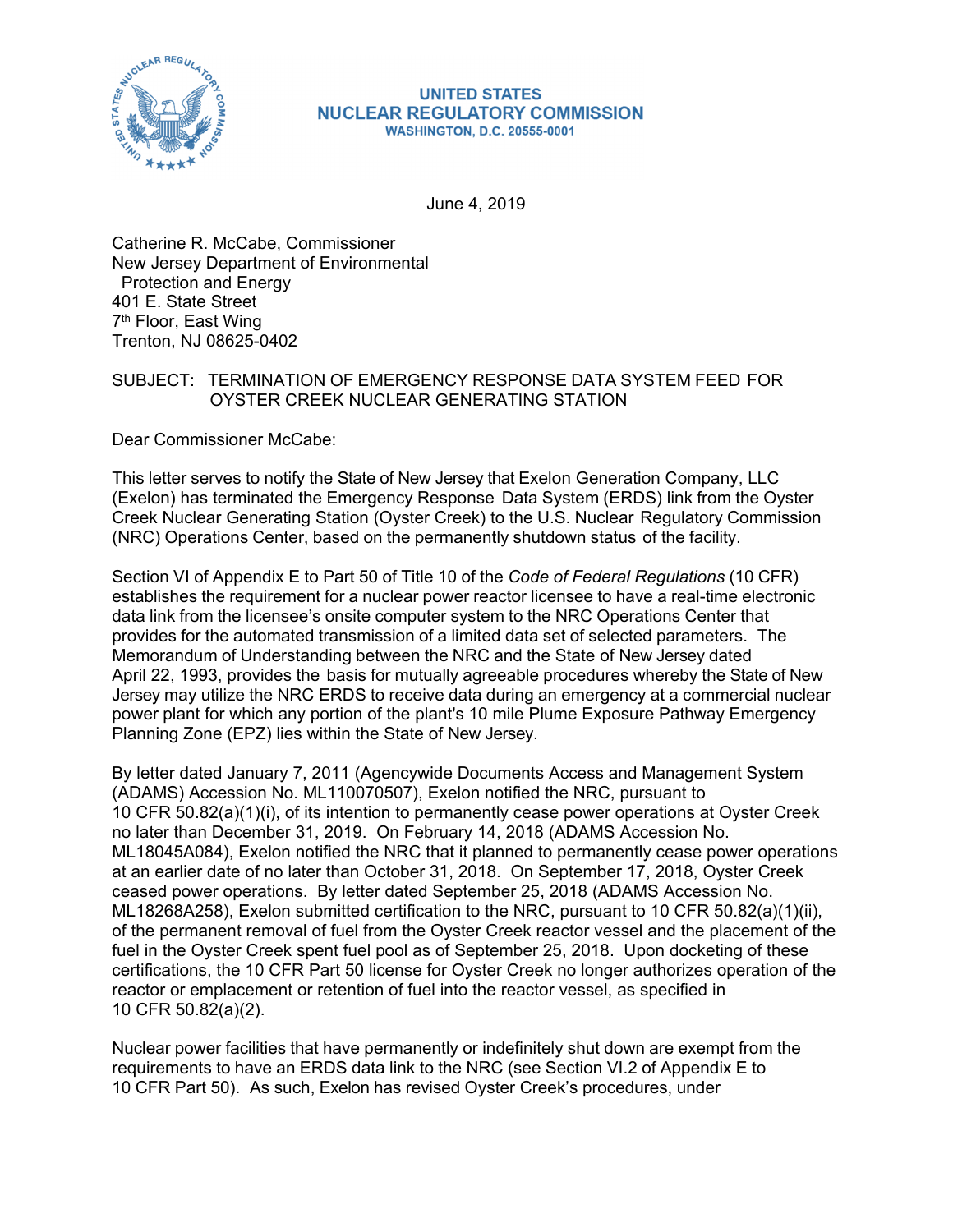10 CFR 50.54(q), to remove the requirement to activate the ERDS data transmission within 1 hour of an emergency declared as an alert or higher classification.

The termination of the ERDS link for Oyster Creek does not impact the licensee's responsibility to provide notification to offsite authorities for an emergency declaration, to provide information on facility status to support the assessment of a potential radiological release at the facility, and to advise on offsite action that offsite authorities may consider to protect their citizenry, as described in their Post-Shutdown Emergency Plan, which was approved by letter dated December 15, 2017 (ADAMS Accession No. ML17339A632).

Finally, the termination of the ERDS link with Oyster Creek will not impact the State of New Jersey's ability to continue to receive plant information via the ERDS link for incidents related to Hope Creek Generating Station and Salem Nuclear Generating Station.

If you have any questions regarding the termination of the ERDS link for Oyster Creek, or continued interface with the NRC for an event at Oyster Creek, please contact Bezakulu Alemu at (301) 287-3731 or by email at Bezakulu.Alemu@nrc.gov.

Sincerely,

# */RA/ R. Johnson for*

Michael Scott, Director Division of Preparedness and Response Office of Nuclear Security and Incident Response

cc:

Paul Baldauf, Assistant Commissioner, New Jersey Department of Environmental Protection, Air Quality, Energy & Sustainability